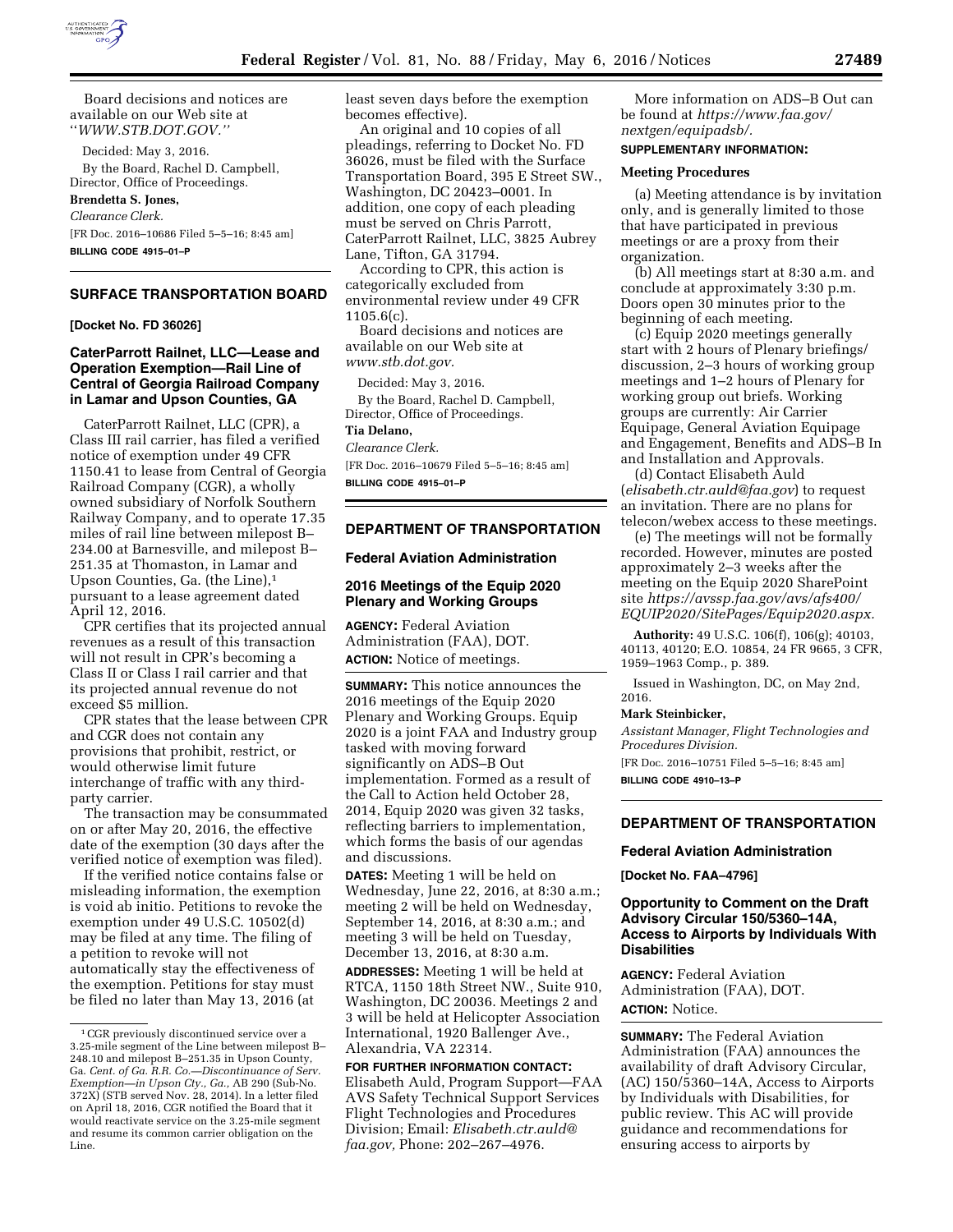individuals with disabilities. The draft AC substantially revises and incorporates regulatory updates and recommendations for Service Animal Relief Areas (SARA) at airports. The draft AC was rewritten to improve readability, and to simplify and clarify the regulations for airport operators regarding airport access by individuals with disabilities. Additionally, the FAA is interested in public input regarding the use of wayfinding technologies and other technology innovations at airports.

**DATES:** Comments must be received on or before June 6, 2016. The FAA will also consider comments received after that date to the extent practicable.

**ADDRESSES:** You may also submit comments identified by Docket Number FAA–2016–4796 using any of following methods:

• *Government-wide rulemaking Web site:* Go to *<http://www.regulations.gov>*  and follow the instructions for sending your comments electronically.

• *Mail:* Docket Operations, U.S. Department of Transportation, West Building, Ground Floor, Room W12– 140, Routing Symbol M–30, 1200 New Jersey Avenue SE., Washington, DC 20590.

• *Fax:* 1–202–493–2251.

• *Hand Delivery:* To Docket Operations, Room W12–140 on the ground floor of the West Building, 1200 New Jersey Avenue SE., Washington, DC 20590, between 9 a.m. and 5 p.m., Monday through Friday, except Federal holidays.

• The FAA invites interested persons, airport operators, guide dog trainers and handlers, consultants, industry representatives, and all other interested parties to review and comment on the draft, at: *[http://www.faa.gov/airports/](http://www.faa.gov/airports/resources/advisory_circulars/) [resources/advisory](http://www.faa.gov/airports/resources/advisory_circulars/)*\_*circulars/.* 

**FOR FURTHER INFORMATION CONTACT:**  Lillian Miller, Program Analyst, Federal Aviation Administration, Office of Airports, Airport Engineering Division (AAS–100) 800 Independence Ave. SW., Washington, DC 20591; Telephone (202) 267–3367.

# **SUPPLEMENTARY INFORMATION:**

#### **Introduction and Background**

Under 49 U.S.C. 47108(a) the Secretary may impose terms on the grant offer that the Secretary considers necessary to carry out the Airport Improvement Program (AIP). This provision includes uniform design standards for airports, which are included in the FAA Advisory Circulars.

FAA updated the Advisory Circular, *Access to Airports by Individuals with Disabilities* (AC 150/5360–14) to assists

airport operators in complying with the laws and regulations regarding individuals with disabilities by: (1) Identifying the relevant statutes and regulations affecting airports; (2) presenting the main features of each of the statutes and regulations; and (3) listing sources of assistance or additional information. Draft AC 150/ 5360–14A was rewritten to improve readability, and to simplify and clarify the regulations for airport operators regarding airport access by individuals with disabilities. Due to the new format, FAA recommends readers review the document in its entirety.

Draft AC 150/5360–14A presents and reconciles the federal accessibility regulations of the Americans with Disabilities Act of 1990 (ADA); the Air Carrier Access Act of 1986 (ACAA); the Rehabilitation Act of 1973, as amended (RA); and the Architectural Barriers Act of 1968, as amended (ABA). Additionally, the draft provides guidance regarding service animal relief areas in airport terminals.

#### *Service Animal Relief Areas*

On August 5, 2015, U.S. Department of Transportation (DOT) published a final rule addressing service animal relief areas amending 49 CFR 27.71(h). (See 80 FR 46508) Under that final rule, primary airports must provide at least one service animal relief area in each airport terminal. This service animal relief area, with limited exceptions, must be located in the sterile area of each airport terminal to ensure that individuals with service animals are able to access service animal relief areas when traveling, particularly during layovers.

DOT decided that it will not adopt specific requirements with respect to dimensions, design, materials, and maintenance of SARAs. However, the final rule requires airports to consult with service animal training organizations regarding design and dimensions. DOT uses airport terminals as the standard upon which airports must determine the number of required SARA, rather than using the amount of time required for an individual with a disability to reach a service animal relief area from a particular gate. DOT recognizes that the Transportation Security Administration (TSA) may prohibit an airport from locating the SARA in the sterile area of a terminal for security reasons. Therefore, the rule provides airports with an exception to the final rule requirement to locate the SARA within the sterile area of each airport terminal.

DOT also realizes that, based on an airport's configuration, a relief area in the non-sterile area of an airport may be more desirable to relief area users. As such, DOT gives airports the option of placing a relief area in a location other than the sterile area of a terminal if a service animal training organization, the airport, and carriers in the terminal in which the relief area will be located agree that a relief area would be better placed outside the terminal's sterile area instead of inside the sterile area. For all these exceptions, the airport must, however, document and retain a record of this agreement, including when TSA prohibits location of the SARA in a sterile area.

To better understand the needs of SARA users, the FAA held a public meeting on April 10, 2014, to receive input from airport operators, service animal trainers, and service animal handlers on service animal relief areas at airports. As a result of that meeting, the FAA included service animal relief area standards and technical recommendations in the AC addressing size and surface materials of the relief area, maintenance methods, and time/ distance between gates and relief areas. Since the FAA is aware that service dog training schools do not offer standardized training, the AC recommends that airport operators consider installing two types of surfaces when designing relief areas.

The draft AC's recommendations for SARAs will generally apply to primary airports with 10,000 or more enplanements and operated by public entities, but will be helpful for all airport operators. The draft AC will serve as a guide for airport operators in complying with requirements regarding individuals with disabilities by identifying relevant statutes and regulations affecting airports, and by listing sources of assistance and additional information. Accordingly, the FAA is seeking public input regarding SARAs. The FAA also recognizes that relief areas must be accessible for people who use wheelchairs, that some service animals will only relieve themselves when off leash and others on leash, and that some service animals are trained to relieve themselves only outdoors. For the SARA located outdoors, the AC recommends fencing an area large enough to address safety, sanitation, and maintenance considerations. For accessibility, the AC recommends accessible doors/gates with accessible door opening/closing mechanisms, or the removal of gates that may present obstacles for people who use wheelchairs.

The SARA located outside the terminal may also present difficulties for service animal handlers during